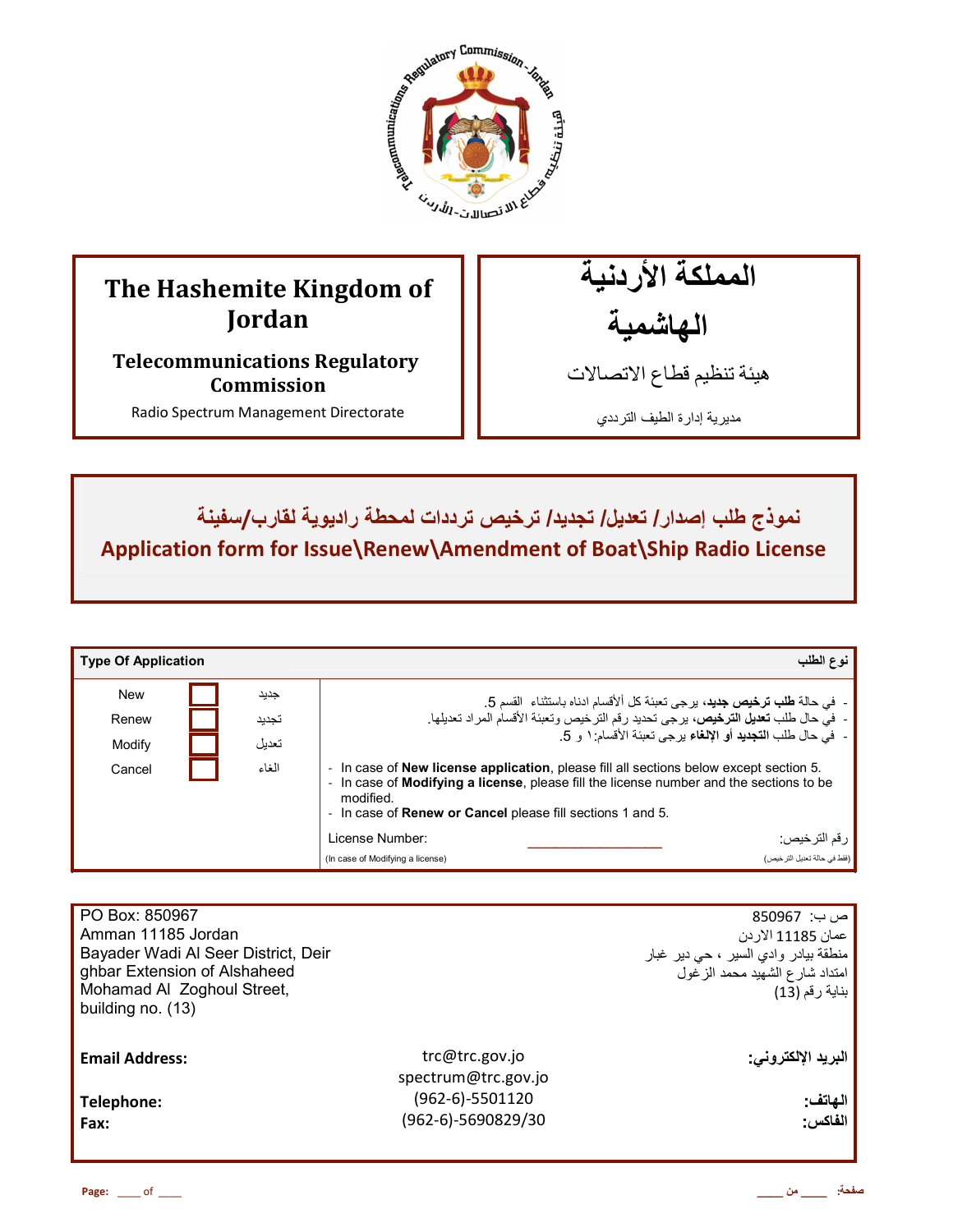

### نموذج طلب لت*ر*خي*ص |ت*جديد /تعديل تر ددات ر اديوية لقارب / سفينة

 **Application form for Issue\Renew\Amendment of Boat / Ship Radio License**

ر\$م رg' دم اط+ب: **\_\_\_\_\_\_\_\_\_\_\_\_\_\_\_\_\_\_\_\_\_\_** :number Reference Applicant

| Administrative Information (to be filled by Applicant)<br>1.                                                                                                                                                                                                                                                                     |                                                                                                                                                                                                                                                      |                |                   | <b>معلومات ادارية</b> (تعبأ من قِبل مُقدم الطلب)                                   |  |                 |
|----------------------------------------------------------------------------------------------------------------------------------------------------------------------------------------------------------------------------------------------------------------------------------------------------------------------------------|------------------------------------------------------------------------------------------------------------------------------------------------------------------------------------------------------------------------------------------------------|----------------|-------------------|------------------------------------------------------------------------------------|--|-----------------|
| 1.1                                                                                                                                                                                                                                                                                                                              | اسم المرخص له / Licensee Name                                                                                                                                                                                                                        |                |                   |                                                                                    |  |                 |
| 1.2                                                                                                                                                                                                                                                                                                                              | رمز المستخدم / User ID<br>(Fill "Applicant Identification form", in case you are a new applicant or you do not have<br>your User ID) /<br>(الرجاء تعبئة "طلب تحديد هوية مقدم الطلب " في حال كنت تقدم طلب لأول مرة أو لا تعرف ر مز المستخدم الخاص بك) |                |                   |                                                                                    |  |                 |
| 1.3<br>الشخص المخول بالتوقيع / Authorized Person                                                                                                                                                                                                                                                                                 |                                                                                                                                                                                                                                                      |                |                   |                                                                                    |  |                 |
| 1.4<br>المسؤل التقني / Technical Contact                                                                                                                                                                                                                                                                                         |                                                                                                                                                                                                                                                      |                |                   |                                                                                    |  |                 |
| أتعهد بأن المعلومات المذكورة في هذا الطلب وأيّ معلومات أخرى مرفقة به، هي معلومات صحيحة. كما أنني أتعهد بأنني اطلعت على جميع القوانين والقرارات                                                                                                                                                                                   |                                                                                                                                                                                                                                                      |                |                   | والشروط المنظمة للترخيص الراديوي والتي يجب على الإلتزام بها لحين صدور هذا الترخيص. |  |                 |
| I certify that the information on this form and any other information given in support of this application are correct. I also certify that I<br>have read the TRC Regulations and the licensing terms and conditions Specified by the TRC which I shall abide by throughout the<br>process until issuance of the radio license. |                                                                                                                                                                                                                                                      |                |                   |                                                                                    |  |                 |
|                                                                                                                                                                                                                                                                                                                                  |                                                                                                                                                                                                                                                      |                |                   |                                                                                    |  |                 |
|                                                                                                                                                                                                                                                                                                                                  | Date Of Submission:                                                                                                                                                                                                                                  |                | تاريخ تقديم الطلب | Signature/Seal:                                                                    |  | التو قيع/الختم: |
|                                                                                                                                                                                                                                                                                                                                  |                                                                                                                                                                                                                                                      | dd / mm / yyyy |                   |                                                                                    |  |                 |

| For Administrative use Only<br>2. |                                                                                        |                |                    | للاستخدام الادار  فقط |          |
|-----------------------------------|----------------------------------------------------------------------------------------|----------------|--------------------|-----------------------|----------|
| 2.1                               | المرجع /TRC Reference Number                                                           |                |                    |                       |          |
| 2.2                               | Name of TRC Employee who received the application/<br>إسم موظف الهيئة الذي استلم الطلب |                |                    |                       |          |
| Date of Application<br>receipt:   |                                                                                        | dd / mm / yyyy | تاريخ استلام الطلب | Signature:            | النوقيع: |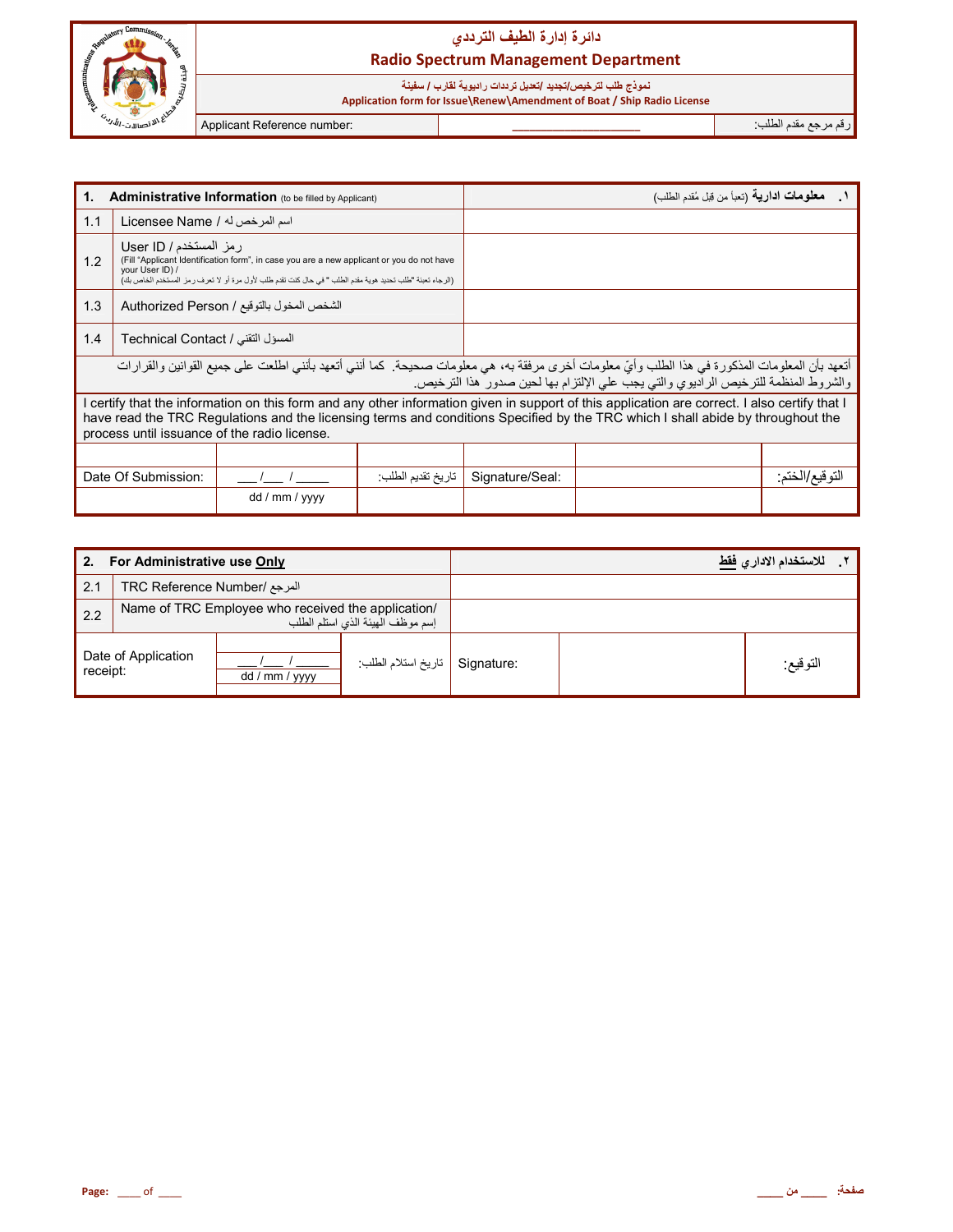

# نموذج طلب لترخيص/تجديد /تعديل ترددات راديوية لقارب / سفينة<br>Application form for Issue\Renew\Amendment of Boat / Ship Radio License

Applicant Reference number:

رقم مرجع مقدم الطلب:

| 3.   | <b>Boat / Ship details</b>                               | ٣__ تفاصيل القارب / السفينة |
|------|----------------------------------------------------------|-----------------------------|
| 3.1  | * إسم السفينة أو القارب / Vessel Name                    |                             |
| 3.2  | * نوع السفينة / Vessel Type                              |                             |
| 3.3  | * رقم التسجيل / .Registration No                         |                             |
| 3.4  | * بلد التسجيل / Country of Registration                  |                             |
| 3.5  | * ميناء التسجيل / Port of Registration                   |                             |
| 3.6  | التصنيف الفردي للسفينة /Vessel Individual Classification |                             |
| 3.7  | التصنيف العام للسفينة / Vessel General Classification    |                             |
| 3.8  | Capacity for persons on board / اسعة السفينة من الركاب   |                             |
| 3.9  | * إجمالي الحمولة (طن) / Gross Tonnage                    |                             |
| 3.10 | * طول السفينة (م) / Vessel Length (m)                    |                             |

| 4.<br><b>Equipments details</b> |                 |                               |                            |                                    |                                       |                    |
|---------------------------------|-----------------|-------------------------------|----------------------------|------------------------------------|---------------------------------------|--------------------|
|                                 |                 |                               |                            |                                    |                                       | ٤ _ تفاصيل الأجهزة |
| 4.1                             | 4.2             | 4.3                           | 4.4                        | 4.5                                | 4.6                                   |                    |
| Descripti<br>on of              | Manufacturer /  | Model /<br>Part No./          | Frequency<br>range (MHz) / | Max. Transmitting<br>Power (dBm) / | Type of Modification /<br>نوع التعديل |                    |
| equipme<br>$nt/*$               | الشركة المصنْعة | /الطر از<br>الرقم التسلسلي/No | نطاق التردد                | الحد الأقصى لقوة الإرسال           | Add/<br>اضافة                         | حذف/Delete         |
|                                 |                 |                               |                            |                                    |                                       |                    |
|                                 |                 |                               |                            |                                    |                                       |                    |
|                                 |                 |                               |                            |                                    |                                       |                    |
|                                 |                 |                               |                            |                                    |                                       |                    |
|                                 |                 |                               |                            |                                    |                                       |                    |
|                                 |                 |                               |                            |                                    |                                       |                    |
|                                 |                 |                               |                            |                                    |                                       |                    |
|                                 |                 |                               |                            |                                    |                                       |                    |
|                                 |                 |                               |                            |                                    |                                       |                    |
|                                 |                 |                               |                            |                                    |                                       |                    |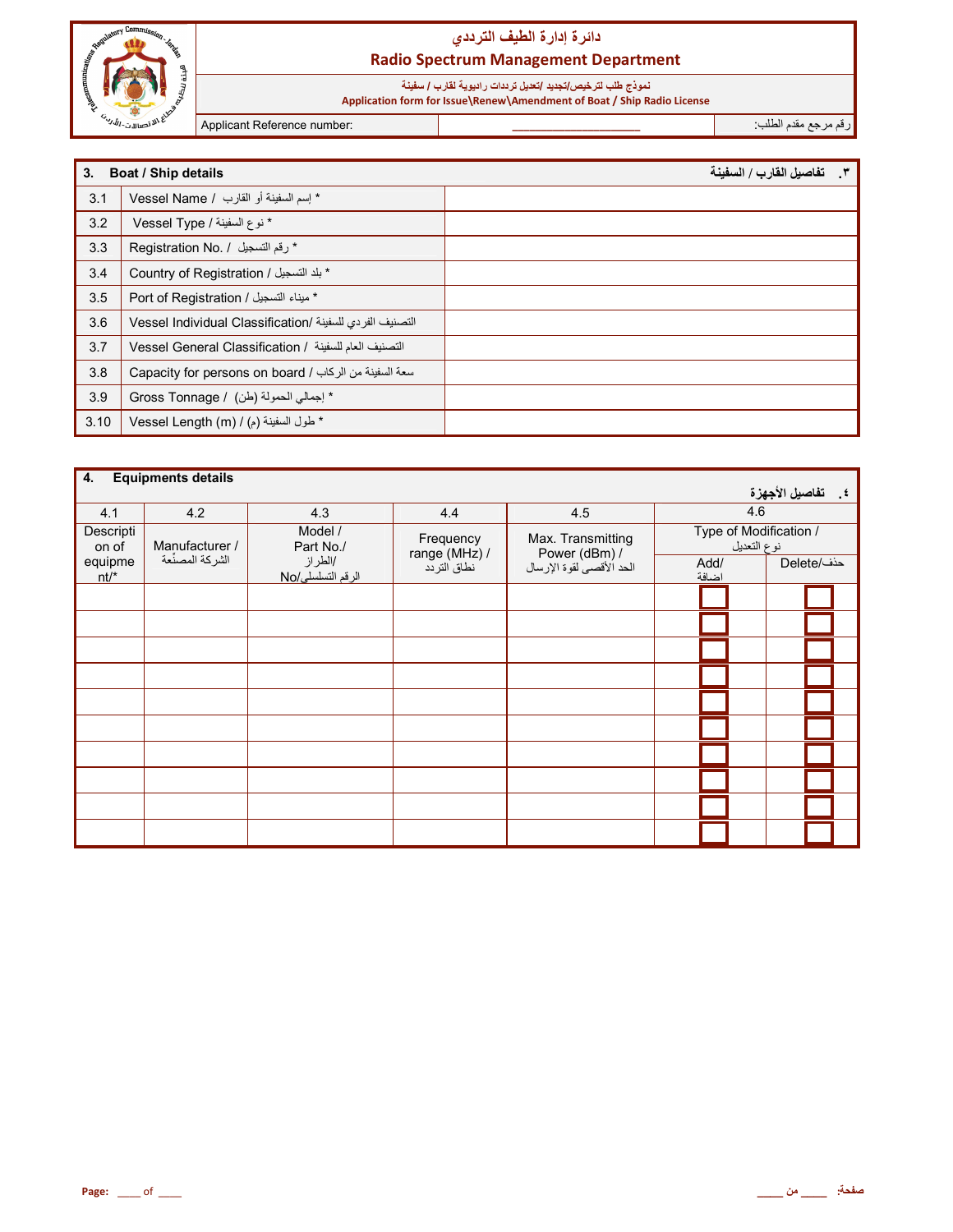

نموذج طلب لترخيص/تجديد /تعديل ترددات راديوية لقارب / سفينة<br>Application form for Issue\Renew\Amendment of Boat / Ship Radio License

Applicant Reference number:

رقم مرجع مقدم الطلب<sup>.</sup>

| 5.   | License(s) List                        |                              | ه فائمة التراخيص                    |
|------|----------------------------------------|------------------------------|-------------------------------------|
|      | (fill only in case of Renew or Cancel) |                              | (تعبأ فقط في حالة التجديد أو الغاء) |
|      | 5.1                                    | 5.2                          |                                     |
| $\#$ | License Number/                        | Date of Expiry/              |                                     |
|      | رقم الترخيص                            |                              | تاريخ انتهاء الصلاحية               |
|      |                                        | $1 \quad 1$                  |                                     |
|      |                                        |                              |                                     |
|      |                                        |                              |                                     |
|      |                                        |                              |                                     |
|      |                                        |                              |                                     |
|      |                                        |                              |                                     |
|      |                                        |                              |                                     |
|      |                                        |                              |                                     |
|      |                                        |                              |                                     |
|      |                                        |                              |                                     |
|      |                                        |                              |                                     |
|      |                                        |                              |                                     |
|      |                                        |                              |                                     |
|      |                                        |                              |                                     |
|      |                                        |                              |                                     |
|      |                                        |                              |                                     |
|      |                                        |                              |                                     |
|      |                                        |                              |                                     |
|      |                                        |                              |                                     |
|      |                                        |                              |                                     |
|      |                                        |                              |                                     |
|      |                                        |                              |                                     |
|      |                                        |                              |                                     |
|      |                                        |                              |                                     |
|      |                                        | $\sqrt{2}$                   |                                     |
|      |                                        | $\boldsymbol{f}$<br>$\prime$ |                                     |

#### Remarks:

If needed please use more than one copy of this page.  $\pm$  .

<mark>ملاحظات:</mark><br>\_\_\_\_\_\_ عند الحاجة يرجى استعمال اكثر من نسخة من هذه الصفحة<sub>.</sub>